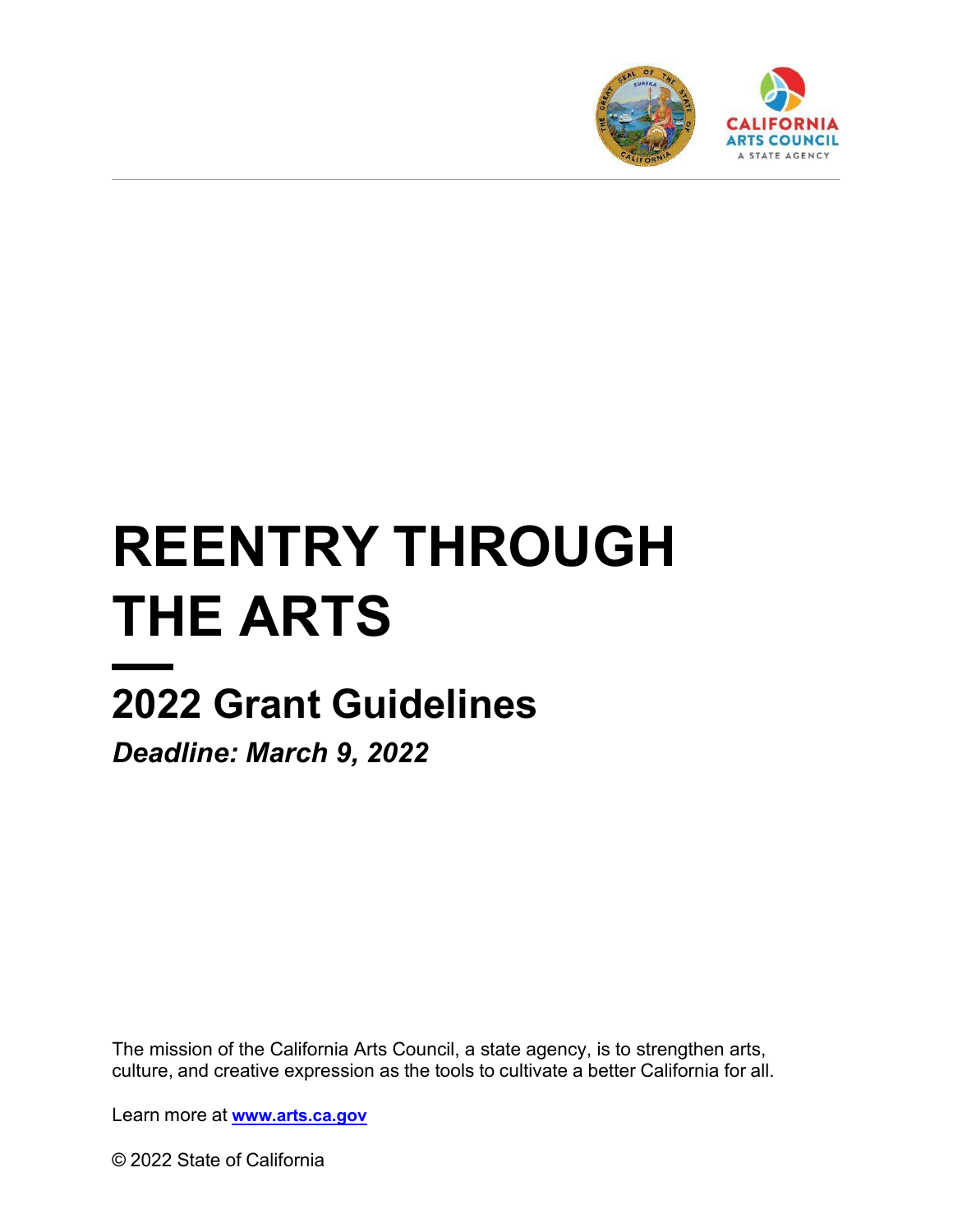# **REENTRY THROUGH THE ARTS 2022 GRANT GUIDELINES**

**DEADLINE: March 9, 2022 11:59 PM Grant Request Amount: Up to \$50,000 Estimated Total Number of Grant Awards: 30 Grant Activity Period: September 1, 2022 – August 31, 2023 Matching Funds: Not Required**



**Apply at: [calartscouncil.smartsimple.com](https://calartscouncil.smartsimple.com/)**

#### **Background & Purpose:**

The California Arts Council's (CAC) policies and practices prioritize racial equity and have a broad geographic reach into communities of all sizes and needs. This includes a commitment to ensuring that art is accessible to all Californians, including those who have been incarcerated.

The Reentry Through the Arts grant program is rooted in the CAC's belief that the arts are a societal cornerstone with the ability to build community, heal, and provide hard and soft skills transferable to other areas of life. Reentry Through the Arts supports arts and culture programs for adults who have been incarcerated within correctional institutions. It reinforces the direct impact that arts and culture have on the health, welfare, and economic well-being of all Californians and their communities.

Through this program, CAC has been able to expand its funding opportunities to include projects specifically designed for returned residents<sup>1</sup>, utilizing arts participation as an effective instrument for healing, community integration, and skill building. Successful projects also include the perspective of one or more people affected by incarceration as active participants in the design, planning, and implementation of the project.

By focusing on the principles of restorative justice, transformative justice, and healing-centered approaches, Reentry Through the Arts elevates projects that utilize arts and culture as part of a holistic approach to support the most successful transition of returned residents back into their communities.

# **Project Requirements**

- All activities to be funded by the CAC must occur within the Grant Activity Period (see Timeline).
- The proposed project must include arts and culture as a central component of a holistic and integrated approach to reentry that

<sup>&</sup>lt;sup>1</sup> The California Arts Council uses the language of "returned residents" when referring to people who have experienced incarceration. We also recognize that individuals from this community may prefer varying language such as "returned citizens" or "formerly incarcerated" when referring to themselves and their experiences.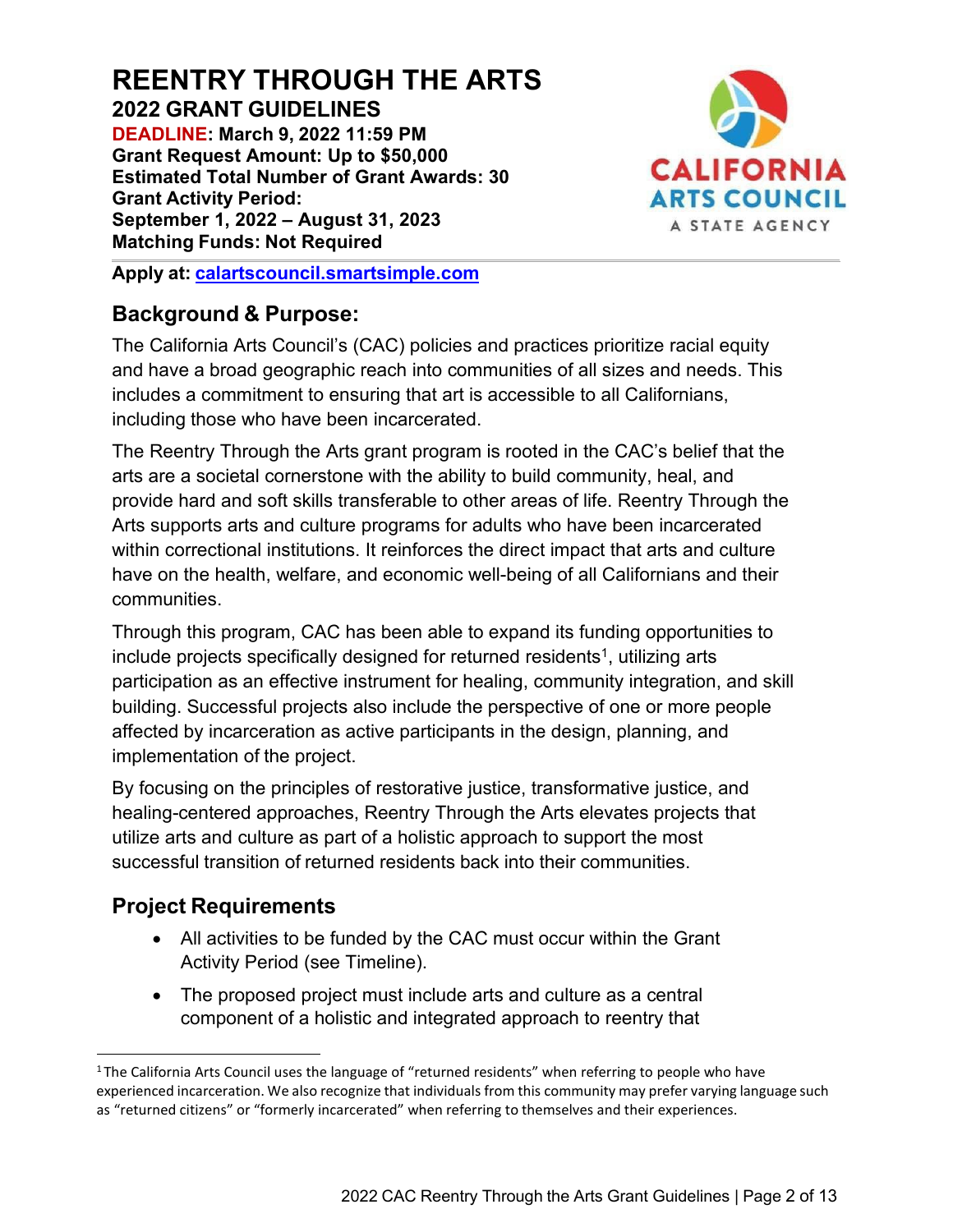also includes other community-based support services, including but not limited to:

- o Mental Health Services
- o Addiction Treatment and/or Counseling
- o Job Skills Training and/or Job Placement
- o Higher Education and/or Trade School Enrollment
- o Housing Placement and Services
- o Food Security
- o Behavioral Health
- o Family Reunification Services
- The project must include the perspective of one or more people affected by incarceration as active participants in the design, planning, and implementation of the project.
- The project should demonstrate significant planning and reflect a collaborative relationship between the partnering entities, as evidenced by the [signed](https://arts.ca.gov/definitionofasignature/) Letter of Agreement between partners.
- Programming must be free of charge for project participants.
- Project should include culturally responsive approaches that are relevant to the participants and the community and that foster the principles of restorative justice, transformative justice, and/or healing-centered approaches.
- Project team members to be compensated and supported by this grant must show relevant experience and be based in California.
- Individuals to be compensated by this grant may not be full-time students in a degree program directly related to any type of compensation/credit for this project.
- All CAC-funded programs, services, information, and facilities where funded activities take place, including online spaces, must be accessible for individuals with disabilities, including but not limited toindividuals who are Deaf, Hard of Hearing, Deaf-Blind, have difficultyspeaking, have a physical disability, visual disability, developmental disability, learning disability, mental illness, or chronic illness.

# **Eligibility Requirements**

Applicants must comply with the requirements below. All applications must include the listed items at the time of submission in order to be considered for funding.

● **Racial equity statement -** Description of the organization's commitment to equitable policies and culture.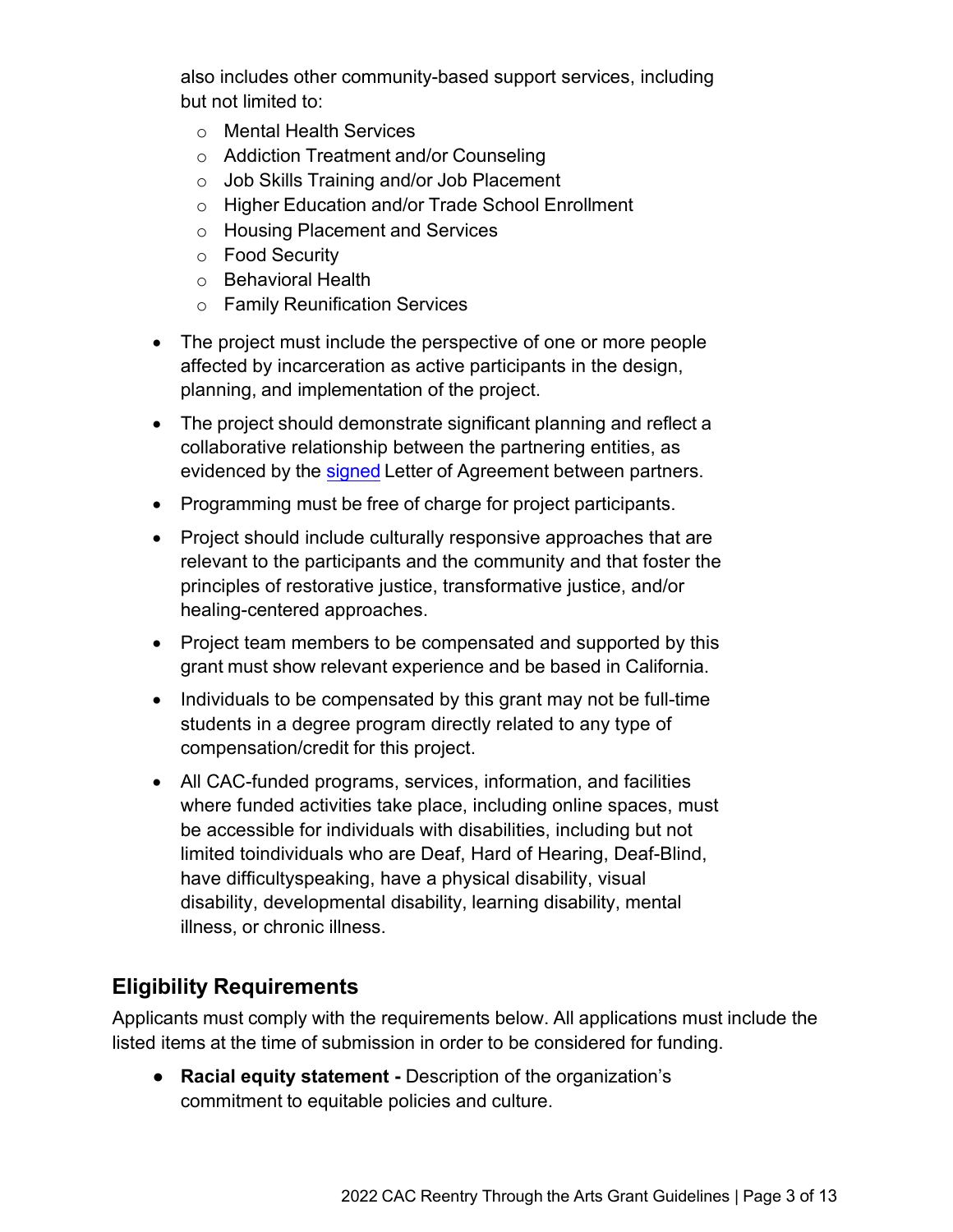- **California-based** Documentation of having a principal place of business in California.
- **Arts programming** Applicants must have a minimum two-year history of consistent engagement in arts programming and/or services prior to the application deadline.
- **501(c)(3) organization as applicant or fiscal sponsor** Nongovernmental (municipal, county, or tribal) applicant organizations must demonstrate proof of nonprofit status under section 501(c)(3) of the Internal Revenue Code, or section 23701d of the California Revenue and Taxation Code.
- **Fiscal sponsors** An applicant organization without nonprofit status must use a California-based fiscal sponsor with a federal 501(c)(3) designation to apply for funding.
	- $\circ$  The fiscal sponsor will provide the fiscal oversight and administrative services needed to complete the grant.
	- o A [Letter of Agreement](https://arts.ca.gov/fiscalsponsorletter/) between the fiscal sponsor and the applicant organization must [be signed](https://arts.ca.gov/definitionofasignature/) by a representative from both parties and submitted with the application. A blank signature field will not be accepted. **If a grant is awarded, the fiscal sponsor becomes the legal contract holder with the California Arts Council.**
	- $\circ$  A fiscal sponsor change is not permissible during the Grant Activity Period, with rare exceptions.
	- o Fiscal sponsors must have a minimum two-year history of consistent engagement in arts programming and/or services prior to the application deadline. (Acting as a fiscal sponsor to arts and cultural organizations is considered an arts service.) See additional information on the use of [CAC fiscal sponsors.](https://arts.ca.gov/fiscalsponsorpolicy/)
- **Certificate of good standing** Nonprofit organizations and fiscal sponsors (if applicable) must have "active status" with the California Secretary of State (SOS) showing evidence of "good standing" at the time of application. You can verify your organization's status by conducting a search using the SOS online [Business Search](https://businesssearch.sos.ca.gov/) tool. An indication of "active" (versus "suspended," "dissolved," "cancelled," etc.) confirms that your nonprofit corporation exists, is authorized to conduct business in the State of California, has met all licensing and corporation requirements, and has not received a suspension from the Franchise TaxBoard.

# **Eligible Request Amounts**

Applicant organizations can request up to \$50,000 for the grant period.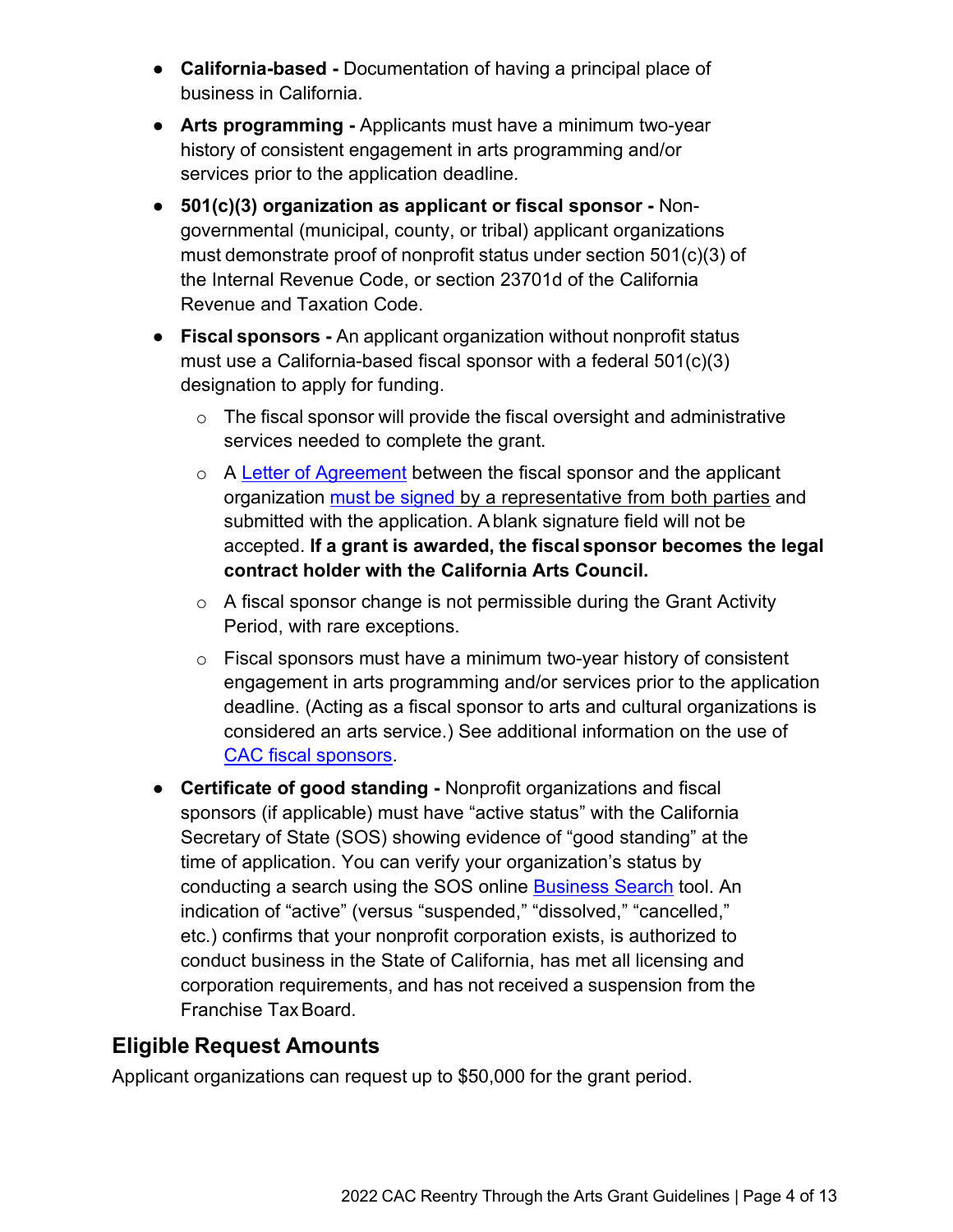# **Funding Restrictions**

For organizations with total operating revenue above \$250,000, the sum of requests for CAC grants during the same year of funding cannot exceed 50% of the total operating revenue from the most recently completed fiscal year.

#### **Community**

Representation of, by, and for community is a core value of the CAC, including authentic intergenerational and intersectional connections.

**Although not factors in grant decisions**, we strongly encourage applications from organizations that are led by, represent, and/or serve systemically marginalized communities, which may include but are not limited to: Arab, MENASA (Middle Eastern, North African, South Asian); Asian; Black, African American; California Native American, Native Hawaiian, Indigenous, Tribal; Currently Experiencing Incarceration; Disabled; Elders, Seniors; Latinx, Chicanx; LGBTQIA+; Low Income; Neuro-Divergent; Pacific Islander; People of Color; Rural; Returned Residents, Formerly Incarcerated; Students of Color; Trans and/or Non-Binary People; Immigrants (Documented and/or Undocumented), Refugees, Asylum Seekers, Migrants; Unhoused, Transient; Veterans; or Youth.

# **Online Application Portal**

Applications will be available online through the CAC's online grants management system at [calartscouncil.smartsimple.com.](https://calartscouncil.smartsimple.com/s_Login.jsp) Only applications submitted through the system by the deadline will be accepted. **It is recommended that new applicants create an online profile well in advance of the application deadline.** More information can be found on the [Grant Resources](https://arts.ca.gov/grants/resources/) page of the CAC website.

# **Application Review Criteria**

A review panel will adjudicate complete and eligible applications based on the following criteria. Application questions and required documents pertaining to each review criterion are included below. Detailed instructions are available at [calartscouncil.smartsimple.com.](https://calartscouncil.smartsimple.com/s_Login.jsp)

**Racial Equity:** Demonstrates an understanding of racial equity through its cultural competence, policies, practices, projects, and organizational culture. Elements of racial equity are evidenced in the implementation of programming/services and throughout the proposal. Organization's leadership and participants center cultural, ethnic, and racial diversity.

#### *Application Questions and Required Documents*

1. Describe the elements of racial equity that are essential to the program/service and organization policies/culture. This criterion will be assessed by panelists during the review process. Your racial equity statement could include, but is not limited to: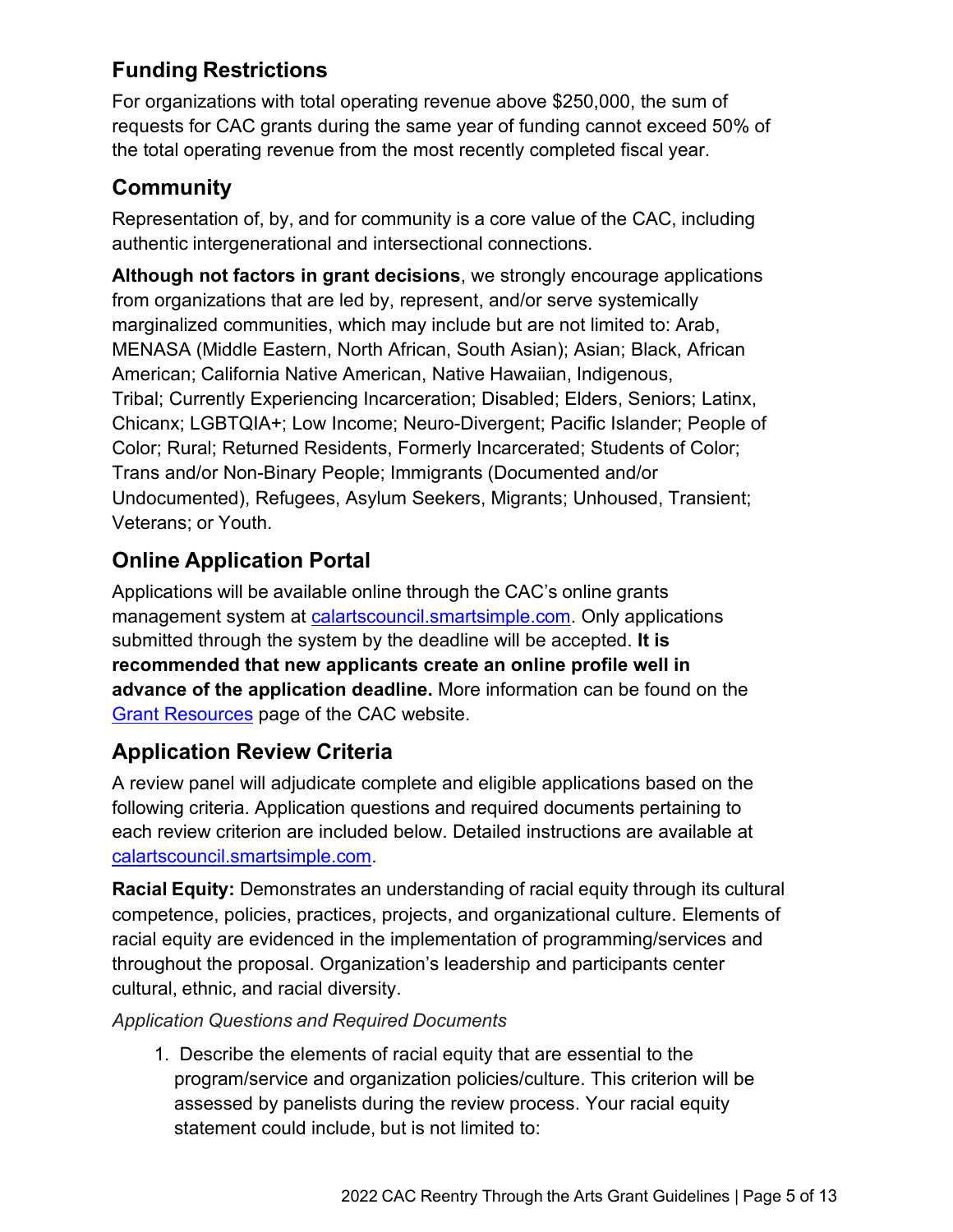- A description of your region's landscape and how systemic racism has impacted your communities and field
- How your organization is addressing issues of systemic inequities through racially equitable policies and practices
- A description of the racial equity elements that support how the organization serves and uplifts the leadership of communities of color in your region, through your organizational leadership, community partnerships, mentorship, arts and cultural programming, accessibility, and outreach
- 2. Describe how the elements of racial equity show up in the programming/ services and policies.
- 3. Describe how the leadership and participants demonstrate cultural, ethnic, and racial diversity.
- 4. Describe any strategies or progress the organization has made toward your racial equity elements that you are proud of and would want to share with the field.

**Program Design and Implementation:** Indicates clear objectives that address a community-identified need or opportunity and includes a realistic timeline of activities that support the realization of those objectives. The project budget is detailed, includes all expenses relevant to the stated project activities, and includes rates of pay that appropriately compensate the labor of all individuals working on the project.

#### *Application Questions and Required Documents*

- 1. Please indicate the type of partnership for this program:
	- One arts organization and one social service organization
	- One arts organization and multiple social service facilities/agencies
	- One social service facility/agency and multiple artists or arts organizations
	- One social service facility/agency and one individual artist
- 2. Provide a detailed description of your proposed project for returned residents.
- 3. Describe the timeline of the free arts and culture activities and how they are relevant and meaningful to participants. Describe the project objectives or goals and how they're achieved.
- 4. Describe the roles and responsibilities of the applicant organization and each partner in planning and implementing the project.
- 5. Upload a joint Letter(s) of Agreement signed by the applicant organization and the partnering organization(s) or artist(s).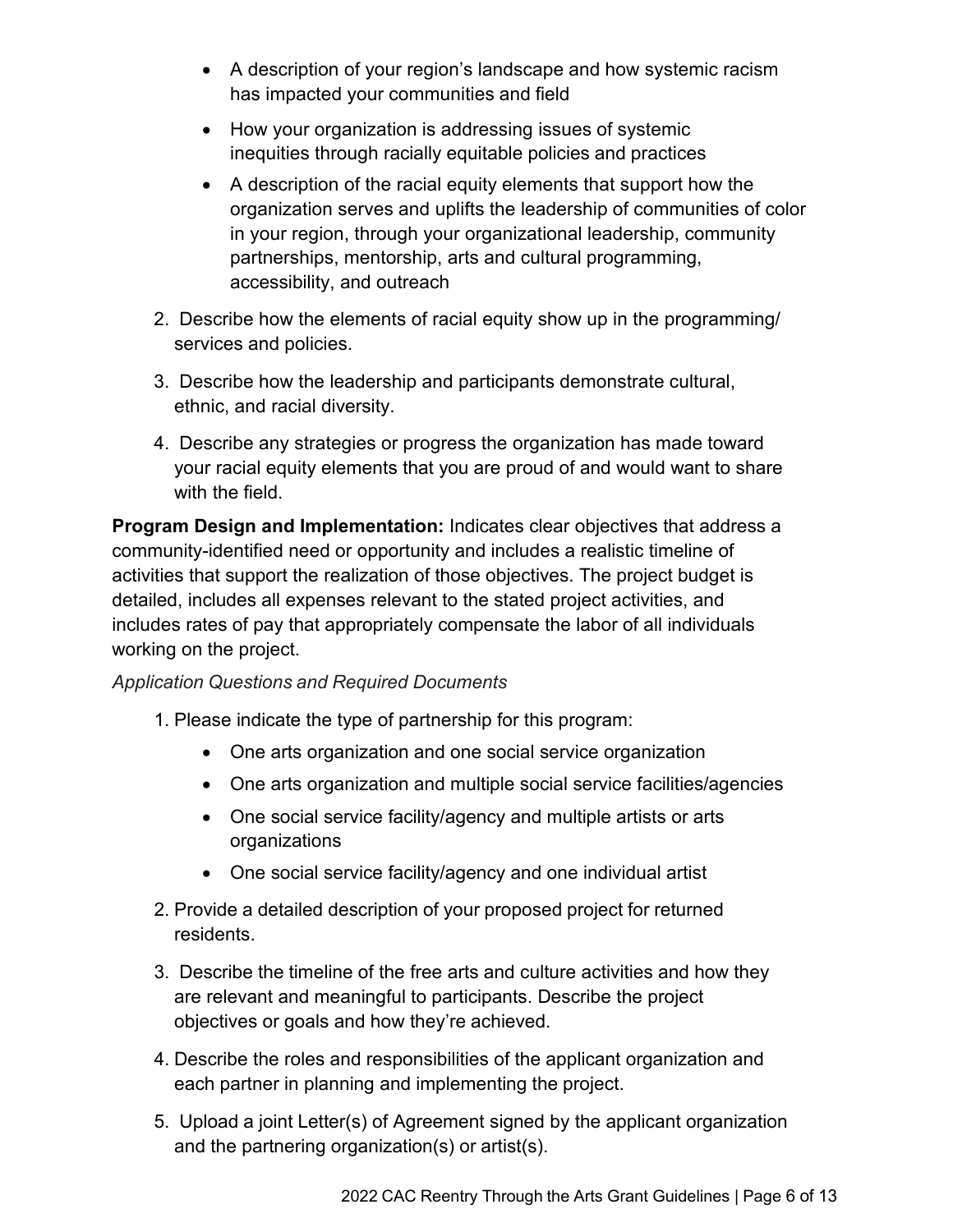- 6. Complete a two-year budget snapshot table. Provide revenue and expense amounts. Address any significant changes in line items from one year to the next and explain anticipated surpluses or deficits.
- 7. Complete a detailed project budget, including all expenses relevant to the stated project activities, and include rates of pay that appropriately compensate the labor of all individuals working on the project. Provide details for each line item to be funded by this grant.
- 8. Provide no more than three (3) samples that best portray your organization and its work. These may include artistic work, press materials, flyers, brochures, programs, newsletters, audio, video and other marketing pieces. Samples should be within the past two years and relevant to this grant opportunity.

**Community Engagement and Social Impact:** Project clearly demonstrates a commitment to include and represent the communities to be served, through aspects including but not limited to curriculum, staffing, history of engagement, and meaningful takeaways. Proposal clearly allows for the project to meaningfully integrate with reentrysupport services and skills.

*Application Questions and Required Documents*

- 1. Describe how the project demonstrates a commitment to include and represent the communities to be served through aspects, including but not limited to curriculum, staffing, history of engagement, and meaningful takeaways.
- 2. Describe specific reentry support services or skills that will be offered through this project.

**Accessibility**: Demonstrates that its programs, services, information, and facilities where funded activities are to take place, including online spaces, will be accessible for individuals with disabilities, including but not limited to individuals who are Deaf, Hard of Hearing, Deaf-Blind, have difficulty speaking, have a physical disability, visual disability, developmental disability, learning disability, mental illness, or chronic illness.

#### *Application Questions and Required Documents*

- 1. Describe your organization's approach to ensuring the physical accessibility of programs and services for individuals with disabilities, as well as the accessibility of print and online materials. Consider organizational personnel and any partnering organizations, as well as beneficiaries of arts programming and services, and potential audience members in your response.
- 2. Identify the primary individual who will be responsible for managing accessibility for your organization. This may be a program manager, accessibility coordinator, or other staff member of the applicant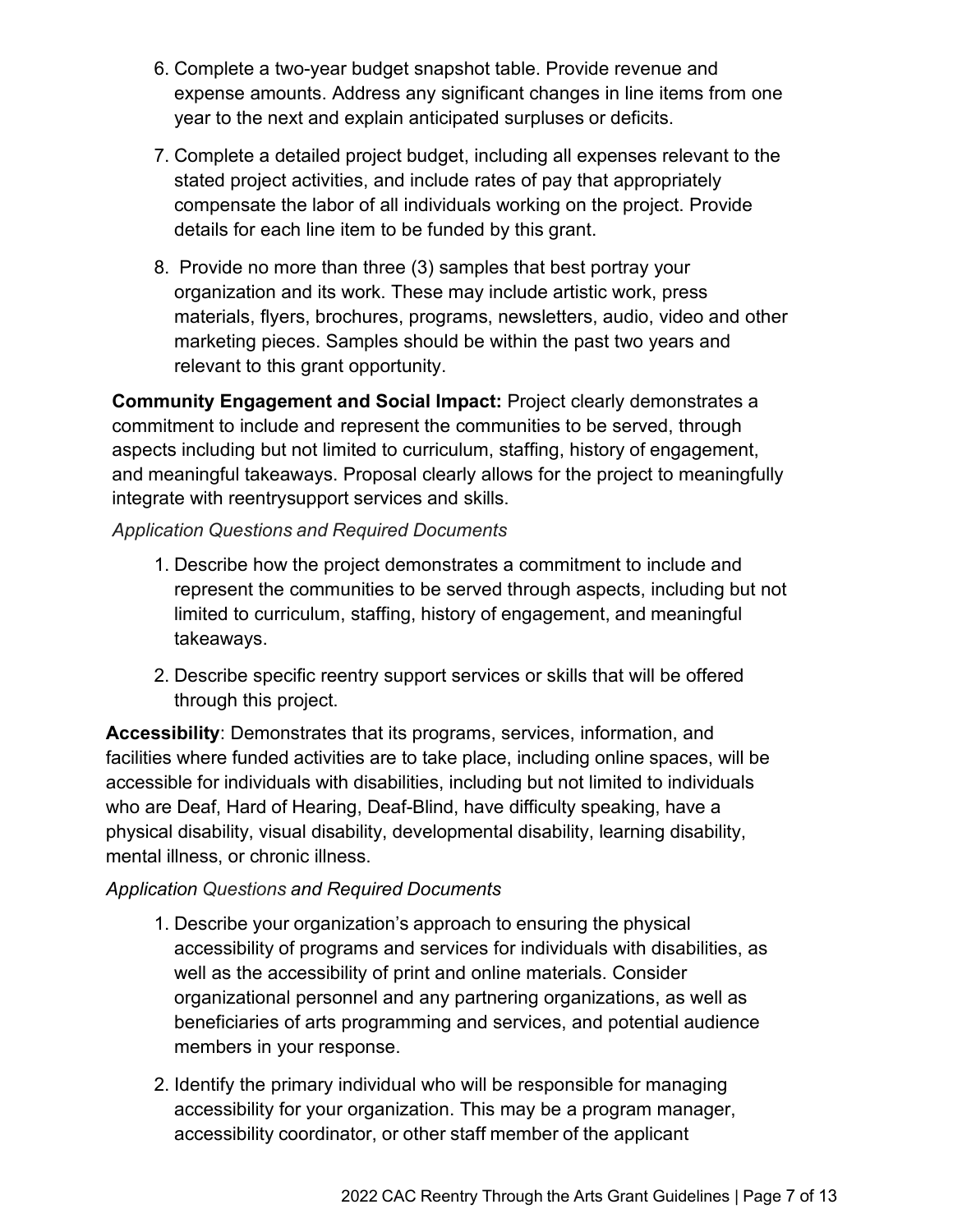organization. Include their name, title, phone number, and email address in the fields provided.

# **Panel Adjudication and Ranking Scale**

Panelists review and rank applications and work samples using a 6-point ranking scale that can be viewed at this [link.](https://arts.ca.gov/rankingguide/)

# **California Arts Council Decision-making**

The final authority for grant awards is the appointed Council. After receiving and reviewing recommendations from Council committees, the Council will vote on final funding awards at a public meeting. Awards may differ from requested amounts based on panel rank and available funding.

# **Program Timeline**

| <b>Application Opens</b>     | <b>January 19, 2022</b>             |
|------------------------------|-------------------------------------|
| <b>Application Deadline</b>  | March 9, 2022                       |
| <b>Panel Review</b>          | Approx. March - April 2022          |
| <b>Funding Decision</b>      | Approx. May 2022                    |
| <b>Funding Notification</b>  | Approx. June 2022                   |
| <b>Grant Activity Period</b> | September 1, 2022 - August 31, 2023 |
| <b>Final Report Deadline</b> | September 30, 2023                  |

# **Staff Assistance**

Before contacting staff, check [FAQs](https://arts.ca.gov/grants/faq/) to see if application questions can be answered. If staff assistance is still required for guidance or clarification, email is the best way to contact Program Specialists. We recommend that you contact staff well in advance of the deadline to ensure you can be accommodated. People who are Deaf, Hard of Hearing, Deaf-Blind, or have difficulty speaking may dial 711 to reach the California Relay Service (CRS). Large print is available upon request. Translation services may also be available upon request.

**Natalie Peeples she/her/hers Arts Program Specialist California Arts Council [reentrygrant@arts.ca.gov](mailto:reentrygrant@arts.ca.gov)**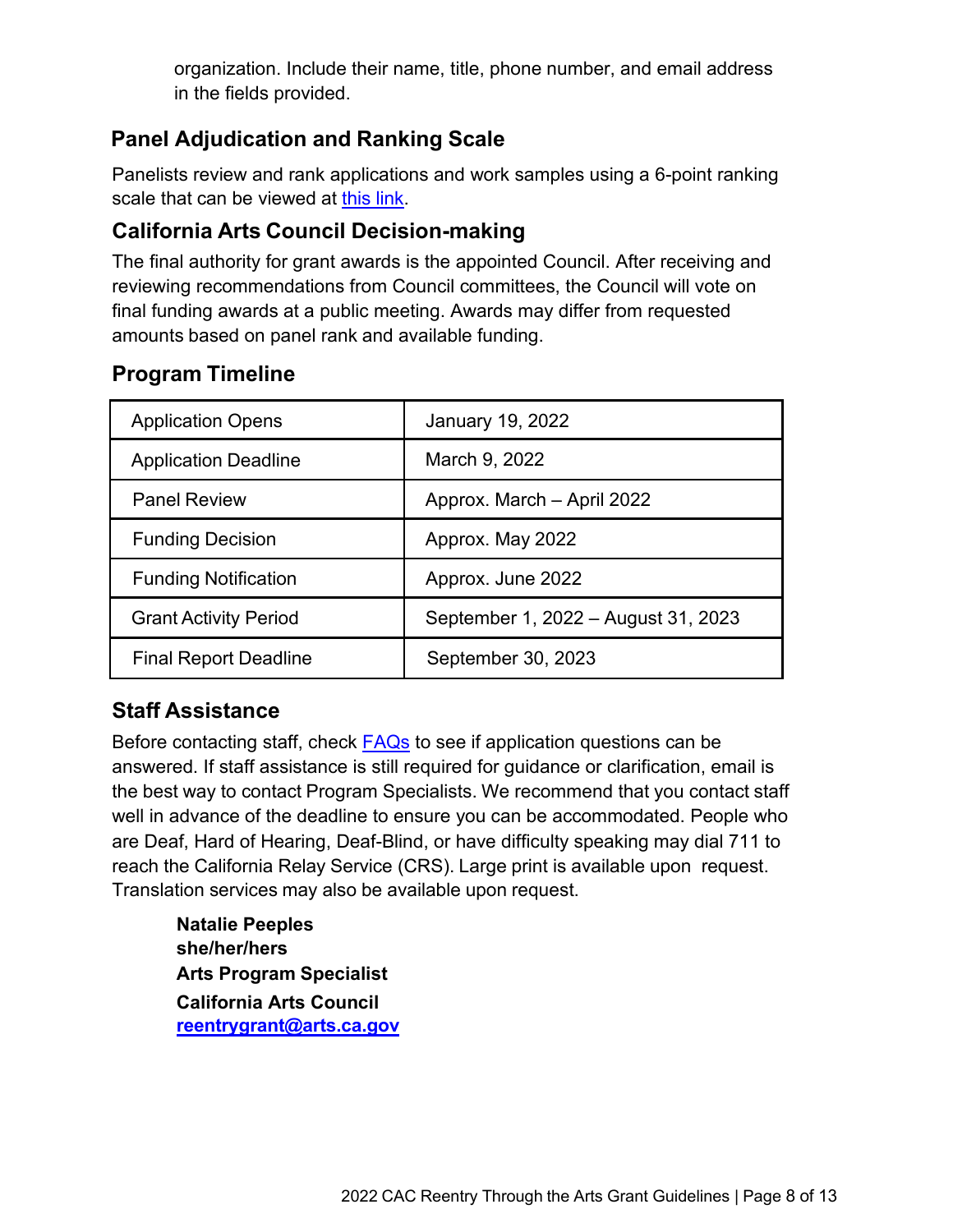Gavin Newsom



#### **Arts Council Members**

Lilia Gonzáles-Chávez, Chair

Consuelo (Chelo) Montoya, Vice Chair

Vicki Estrada

Jodie Evans

Kathleen Gallegos

Stanlee Gatti

Alex Israel

Jonathan Moscone

**Executive Director***,* Anne Bown-Crawford **Deputy Director**, Ayanna L. Kiburi, M.P.H.

1300 I Street, Suite 930 Sacramento, CA 95814 (916) 322-6555 Toll Free (800) 201-6201 FAX: (916) 322-6575 **[www.arts.ca.gov](http://www.arts.ca.gov/)**

#### **Office Hours**

8:00 a.m. - 5:00 p.m., Monday through Friday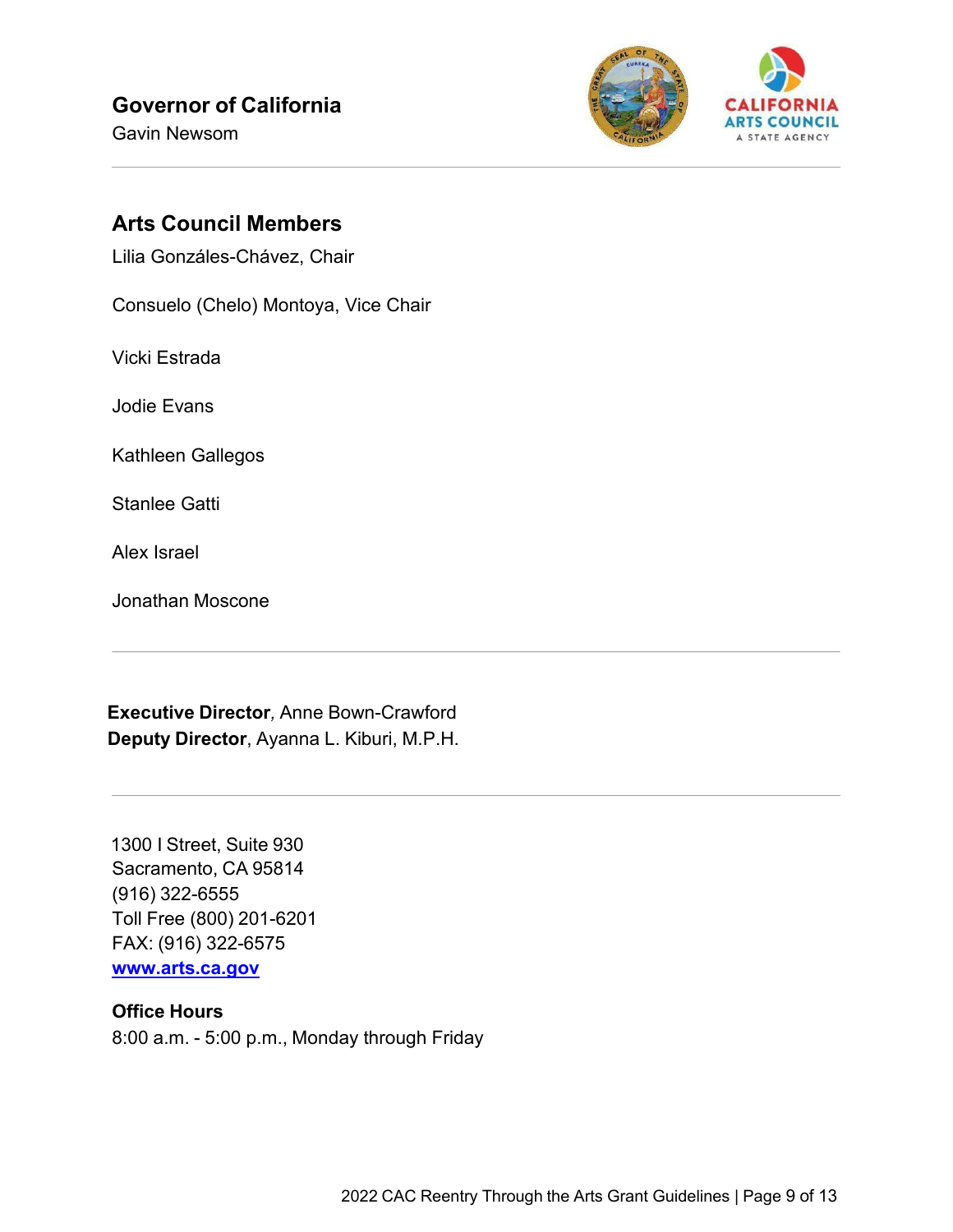**Purpose:** The California Arts Council (CAC), a state agency, was established in January 1976 to encourage artistic awareness, participation, and expression; to help independent local groups develop their own arts programs; to promote employment of artists and those skilled in crafts in the public and private sector; and to enlist the aid of all state agencies in the task of ensuring the fullest expression of our artistic potential.

**The Council:** The appointed Council of the CAC consists of 11 members. The Governor appoints nine members, the assembly Speaker appoints one member, and the Senate President pro Tempore appoints one member. Council members serve without salary, elect their own officers, and meet throughout the state to encourage public attendance. This body sets policy and has final approval of CAC grants.

**Native Land Acknowledgement:** The California Arts Council stands in solidarity with all of California's Indigenous people. We acknowledge that our work takes place on the now occupied traditional lands of the Miwok, Maidu, and Nisenan people, who are the past, present, and future stewards of this place. We make this first step in our journey to develop relationships and cultural competencies to truly support native sovereignty.

**Mission:** Strengthening arts, culture, and creative expression as the tools to cultivate a better California for all.

**Vision:** A California where all people flourish with universal access to and participation in the arts.

**Racial Equity Statement:** As California's state arts agency, the California Arts Council is committed to racial equity both internally through our work environment, and externally through our programming.

- We are committed to ensuring that every policy enacted reflects democratic principles of equity and justice.
- We understand that enacting policy in a just and equitable manner considers critical issues of implicit bias and discrimination that requires concerted and purposeful action.
- We believe that bringing together Council, staff and other partners with differing backgrounds and life experiences will enhance our ability to increase opportunities for all arts service organizations to succeed.
- Policies, programs, and activities will be administered to identify and avoid discrimination and barriers to access, and to avoid disproportionately high and adverse effects on communities of color.
- Accountability to our grantees is of central importance to us. We understand the significance of evaluating the impact of our policymaking on grantees over time and utilizing this evaluation in the development of new policy initiatives.
- We are committed to the just and equitable disbursement of resources.
- We will obtain the following information when relevant and appropriate in order to utilize data to evaluate the impact of our equity goals: population served and/or affected by race, color, national origin, and income level, which will include diverse communities across the state such as: communities of color, racially and ethnically diverse individuals, tribal communities, immigrant and refugee communities, and communities that have principal languages other thanEnglish.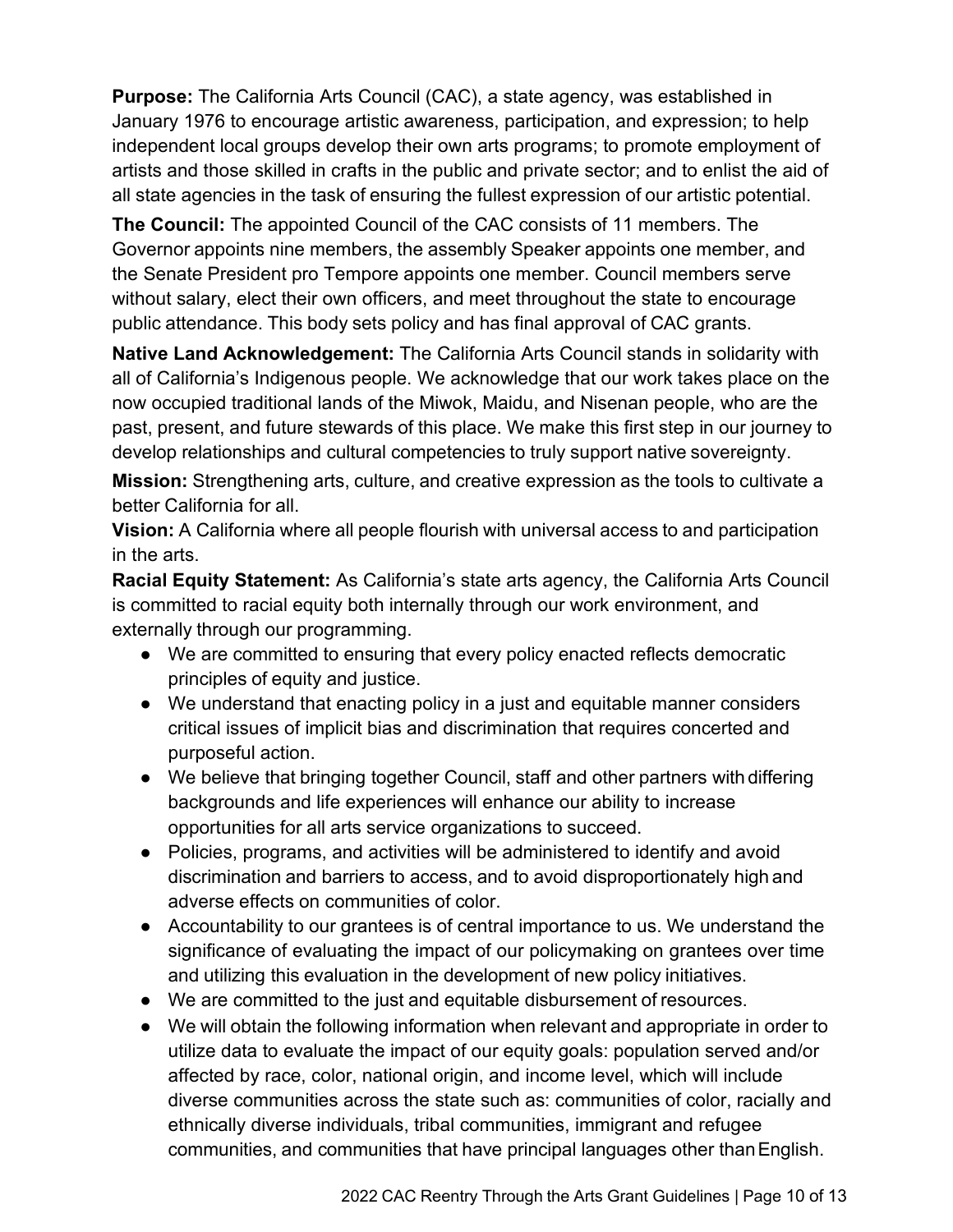For the CAC, racial equity is a continual practice in listening, learning, and implementing. The CAC's Racial Equity Statement demonstrates a deeper commitment for us to do better for the field and our staff.

**Funding:** The CAC is a state agency, funded from the state's annual budget process and proceeds from the California Arts License Plate and the Keep Arts in Schools tax return voluntary contribution fund, supplemented by funds from the National Endowment for the Arts. Its grants are often matched by foundations, individuals, earned income, government agencies, in-kind contributions, or other organizations. **Information Access:** Due to the Public Records and Open Meeting Acts, applications and their attachments are not confidential and may be requested by the media and/or public. Meeting dates and locations are posted at [www.arts.ca.gov.](http://www.arts.ca.gov/) Observers may attend but may not participate in, or in any way interfere with, Council meetings. Each meeting provides a designated time for public comment, although comments may be time-limited.

**Grant Process:** Applications are evaluated by panels of recognized field representatives who rank applications according to program criteria. The CAC staff provides information but not recommendations to the panel. The Council reviews panel recommendations before making final funding decisions. CAC staff is responsible for grant contract administration after Council approval. In dire or unexpected circumstances, the CAC reserves the right to make exceptions to any policy or procedure on a case-by-case basis.

**Requirements:** The CAC provides grant funding to individual artists and is mandated both by federal and state regulations to fund arts organizations that have proof of nonprofit status under sec. 501(c)(3) of the Internal Revenue Code (Fiscal Receivers are eligible in some programs), or under sec. 23701d of the California Revenue and Taxations Code, or entities that are a unit of government; and that comply with the Civil Rights Acts of 1964, as amended; sec. 504 of the Rehabilitation Act of 1973, as amended; the Age Discrimination Act of 1975; the Drug-Free Workplace Act of 1988; California Government Code secs. 11135- 11139.5 (barring discrimination); the Fair Labor Standards Act, as defined by the Secretary of Labor in part 505 of title 29 of the Code of Federal Regulation; the Americans with Disabilities Act of 1990 ("ADA"); the Fair Employment and Housing Act; and the Personal Responsibility and Work Opportunity Reconciliation Act of 1996.

**Ownership, Copyrights, Royalties, Credit:** The CAC does not claim ownership, copyrights, royalties, or other claim to artwork produced as a result of a CAC grant. However, the CAC reserves the right to reproduce and use such material for official, noncommercial purpose, including but not limited to use on the CAC website, social media and print materials. In addition, the CAC requires documentation of grants activity and appropriate credit for CAC partial support.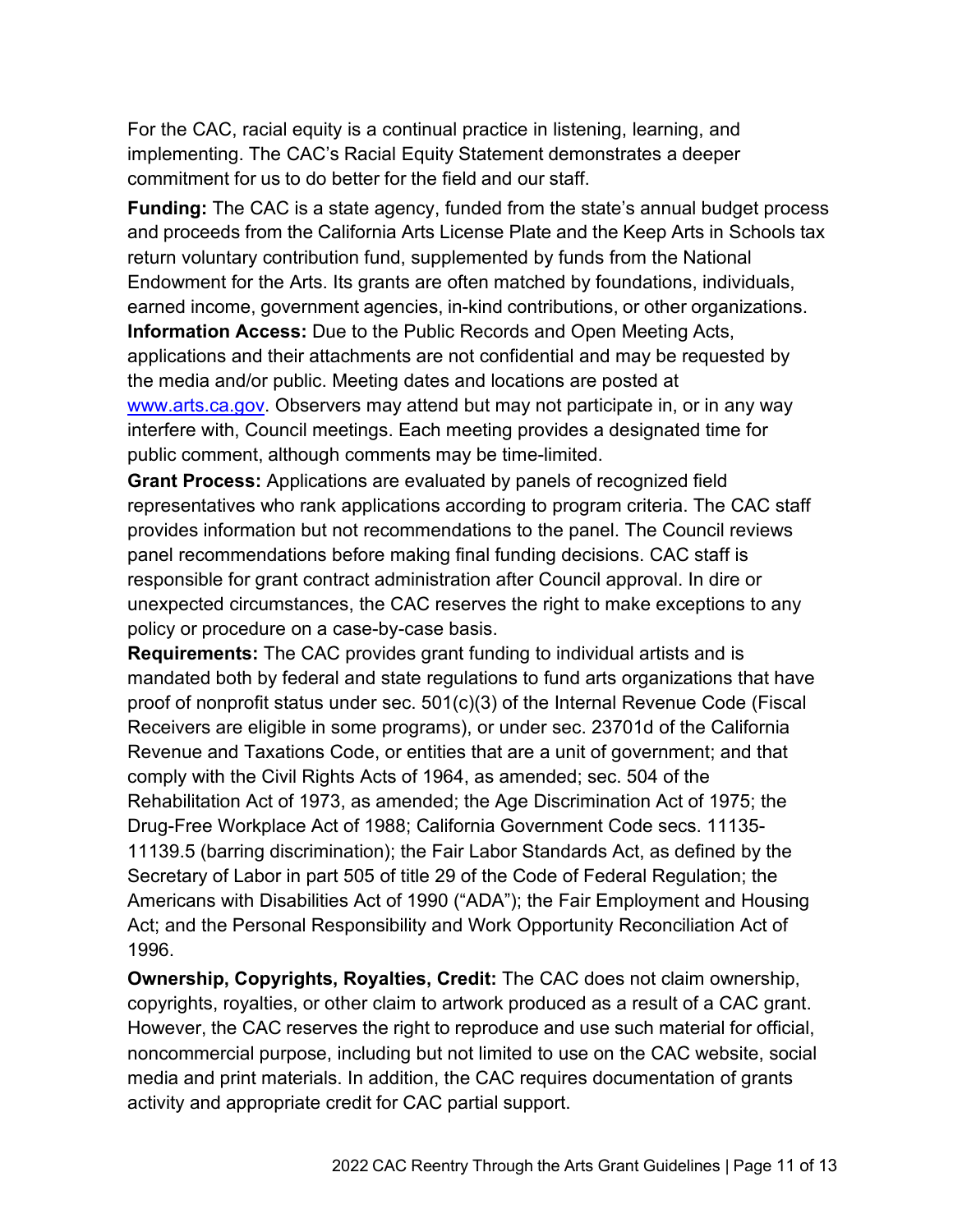#### Appendix A: Resources for Applicants

#### **Grantee Requirements**

Awarded grantees must comply with all requirements as stipulated in the grantagreement, including but not limited to the following:

- **Complete contract documents -** Upon notification of grant award, complete allrequired contract documents in order to receive grant payment. Contract documents must be received by the CAC within 60 days of issuance, or the grant funding may be revoked.
- **Payee Data Record -** Each awarded organization or fiscal sponsor (if applicable)must complete, sign, and submit an STD 204 Payee Data Record as a required contract document before grant funds can be released.
- **Consistent activities -** Carry out activities consistent with the original proposal summary statement and the intent of the application as approved for funding, including in instances where the grant award may be less that the original requestamount.
- **Approval for changes -** Programming activities must be completed as proposed.Changes must be proposed in advance and require prior written approval from CAC staff. Requests for changes are considered on a case-bycase basis.
- **Thank you letters -** To better inform our elected representatives of the value ofthe arts and the use of state funds, grantees are required to include copies of signed letters sent to the Governor, state Senate, and Assembly representativesthanking them for the grant. Local representatives may be found at this link: [https://findyourrep.legislature.ca.gov/.](https://findyourrep.legislature.ca.gov/)
- **Use of CAC logo -** Use of the CAC logo is required on all printed and electronicmaterials and websites (programs, catalogs, postcards, posters, newsletters, leaflets, publications, etc.) that specifically reference this grant.
- **CAC acknowledgement -** The following acknowledgement of CAC funding is required on all printed and electronic materials: *"This activity is funded in part bythe California Arts Council, a state agency."*
- **Final report -** Provide a final report summarizing grant-funded activities and accomplishments within 30 days of the end of the grant activity period.Grantees that do not submit reports by the posted deadlines may jeopardize their organization's opportunity for future funding from the CAC.
- **California Model Agreement (AB20) and indirect costs -** In order to comply with AB20 requirements, University of California and California State University grantees are required to secure an indirect cost waiver from the Regents of the University of California or the Board of Trustees of the California State University.